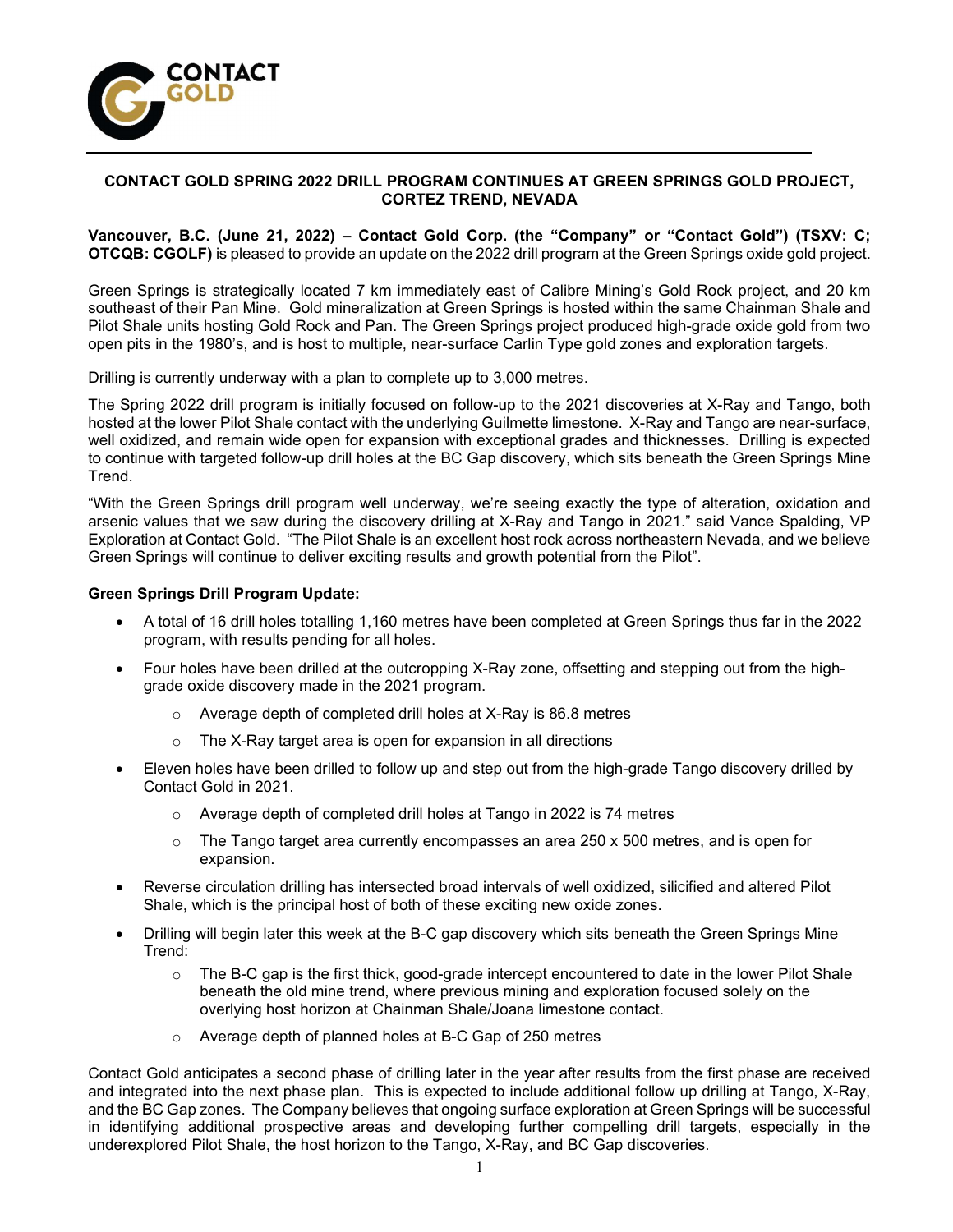The Company is also expanding the Plan of Operations permit to the south and eastward to test high conviction targets south of the Echo zone, as well as tackling the Whiskey and Foxtrot targets in the east of the property as part of the second phase drill program later in the year.

For a location map of the Green Springs project, please click: http://www.contactgold.com/\_resources/images/nr-20220601-CG-map1-Jun1.jpg

For a plan map of the Green Springs discoveries and target areas, please click: http://www.contactgold.com/\_resources/images/nr-20220601-Green-Springs-targets-and-discoveries.jpg

For cross sections through the Green Springs discovery zones, please click: http://www.contactgold.com/\_resources/images/nr-20220601-Tango-Cross-section-June-2022.jpg http://www.contactgold.com/\_resources/images/nr-20220601-X-Ray-Cross-section-June-2022.jpg

## About the Green Springs Project:

Green Springs is located near the southern end of the Cortez Trend of Carlin-type gold deposits in White Pine County, Nevada, east of Calibre Mining's Pan Mine and Gold Rock Project, and south of Waterton's Mount Hamilton deposit. The Green Springs property is 18.65 km² encompassing 3 shallow past producing open pits and numerous targets that were not mined.

Contact Gold signed a purchase option agreement with Ely Gold Royalties (now a subsidiary of Gold Royalty Corp.) to acquire an undivided 100% interest in Green Springs in July 2019. Green Springs is an early-stage exploration property and does not contain any mineral resource estimates as defined by National Instrument 43-101, Standards of Disclosure for Mineral Projects ("NI 43-101"). There has been insufficient exploration to define a mineral resource estimate at Green Springs. Additional information about Green Springs is summarized in the NI 43-101 Technical Report entitled "NI 43-101 Technical Report for the Green Springs Project, White Pine County, Nevada, USA" prepared for Contact Gold, with an effective date of June 12, 2020, and dated August 5, 2020, as prepared by John J. Read, C.P.G; an independent consultant and qualified person under NI 43-101, and can be viewed under Contact Gold's issuer profile on SEDAR at www.sedar.com.

The scientific and technical information contained in this news release has been reviewed and approved by Vance Spalding, CPG, VP Exploration, Contact Gold, who is a "qualified person" within the meaning of NI 43-101. Drill intercepts were calculated using a minimum thickness of 3.05 metres averaging 0.14 ppm gold and allowing inclusion of up to 4.57 metres of material averaging less than 0.14 ppm gold for low grade intervals and highergrade intervals were calculated using a minimum thickness of 3.05 metres averaging 1.00 ppm gold and allowing inclusion of up to 4.57 metres of assays averaging less than 1.00 ppm gold. Gravimetric assays are used for all Fire Assays above 4.00 ppm gold. Cyanide solubility assays are completed on all Fire Assays greater than 0.1 g/t. True width of drilled mineralization is unknown, but owing to the apparent flat lying nature of mineralization, is estimated to generally be at least 70% of drilled thickness in most cases. The Cyanide recovery percentages are equally averaged by interval, and are not weighted by gold content per interval. Quality Assurance / Quality Control consists of regular insertion of certified reference standards, blanks, and duplicates. All failures are followed up and resolved whenever possible with additional investigation whenever such an event occurs. All assays are completed at Paragon; an ISO 17025:2005 accredited lab. Check assays are completed at a second, reputable assay lab after the program is complete.

# About Contact Gold Corp.

Contact Gold is an exploration company focused on making district scale gold discoveries in Nevada. Contact Gold's extensive land holdings are on the prolific Carlin and Cortez gold trends which host numerous gold deposits and mines. Contact Gold's land position comprises approximately 140 km<sup>2</sup> of target rich mineral tenure hosting numerous known gold occurrences, ranging from early- to advanced-exploration and current gold resources.

Additional information about the Company is available at www.contactgold.com. For more information, please contact: +1 (604) 449-3361 Matthew Lennox-King – President &  $CEO$ E-mail: info@ContactGold.com